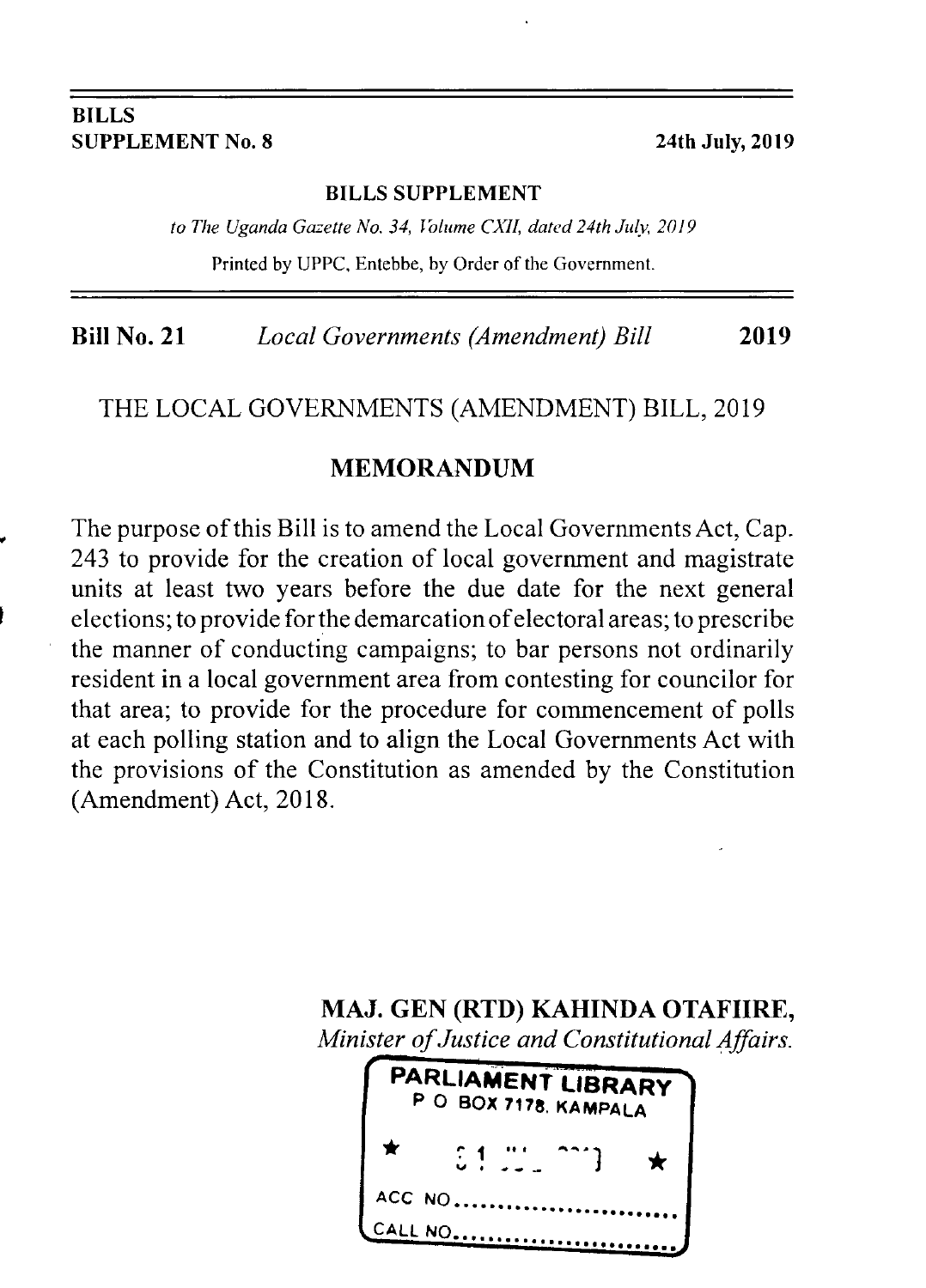# Bill No.21 Local Governments (Amendment) Bill <sup>2019</sup> THE LOCAL GOVERNMENTS (AMENDMENT) BILL, 2019

#### ARRANGEMENT OF CLAUSES

#### Clause

I

- l. Amendment of Cap. 243.
- 2. Amendment of section l0 of principal Act.
- ). Amendment of section l2 of principal Act.
- 4. Amendment of section 23 of principal Act.
- 5. Amendment of section 108 of principal Act.
- 6. Amendment of section 111 of principal Act.
- 7. Amendment of section 116 of principal Act.
- 8. lnsertion of new sections I l9B, I l9C and l19D in principal Act.
- 9. Amendment of section 122 of principal Act.
- 10. Repeal of section 127 of principal Act.
- ll. Amendment of section 128 of principal Act.
- $12.$ Amendment of Part XII of principal Act.
- 13. Amendment of Seventh Schedule to principal Act.

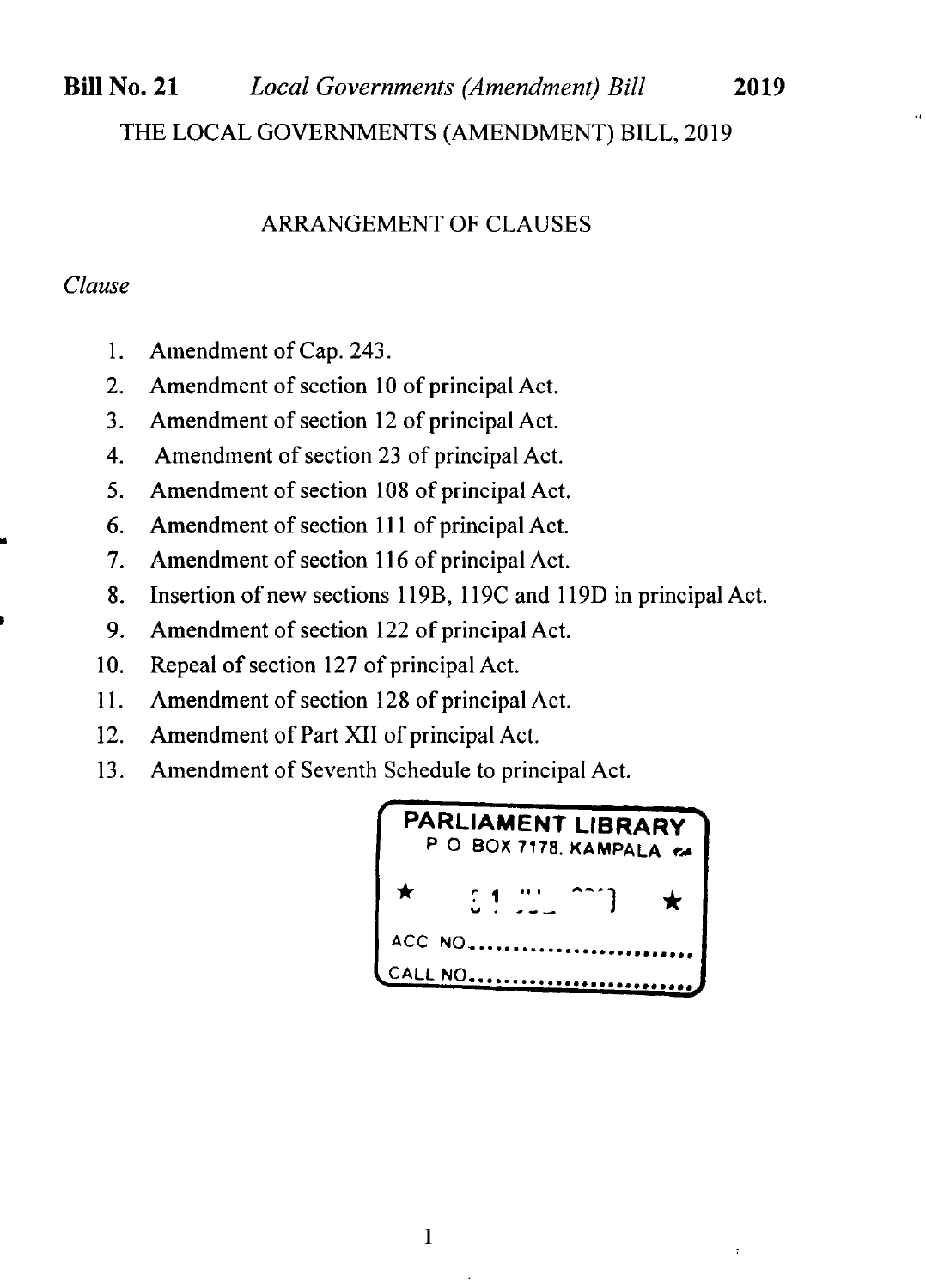#### A Bill for an Act

#### ENTITLED

#### THE LOCAL GOVERNMENTS (AMENDMENT) BILL, 2019

An Act to amend the Local Governments Act, Cap.243 to provide for the creation of local government and magistrate units at least two years before the due date for the next general elections; to provide for the demarcation of electoral areas; to prescribe the manner of conducting campaigns; to bar persons not ordinarily resident in a local government area from contesting for councilor for that area; to provide for the procedure for commencement of polls at each polling station and to align the Local Governments Act with the provisions of the Constitution as amended by the Constitution (Amendment) Act, 2018.

BE IT ENACTED by Parliament as follows-

#### 1. Amendment of Cap.243.

The Local Govemments Act, in this Act referred to as the principal Act, is amended in section 7-

(a) in subsection (2a) by inserting immediately after the word "Minister" the words "in consultation with the Minister responsible for finance";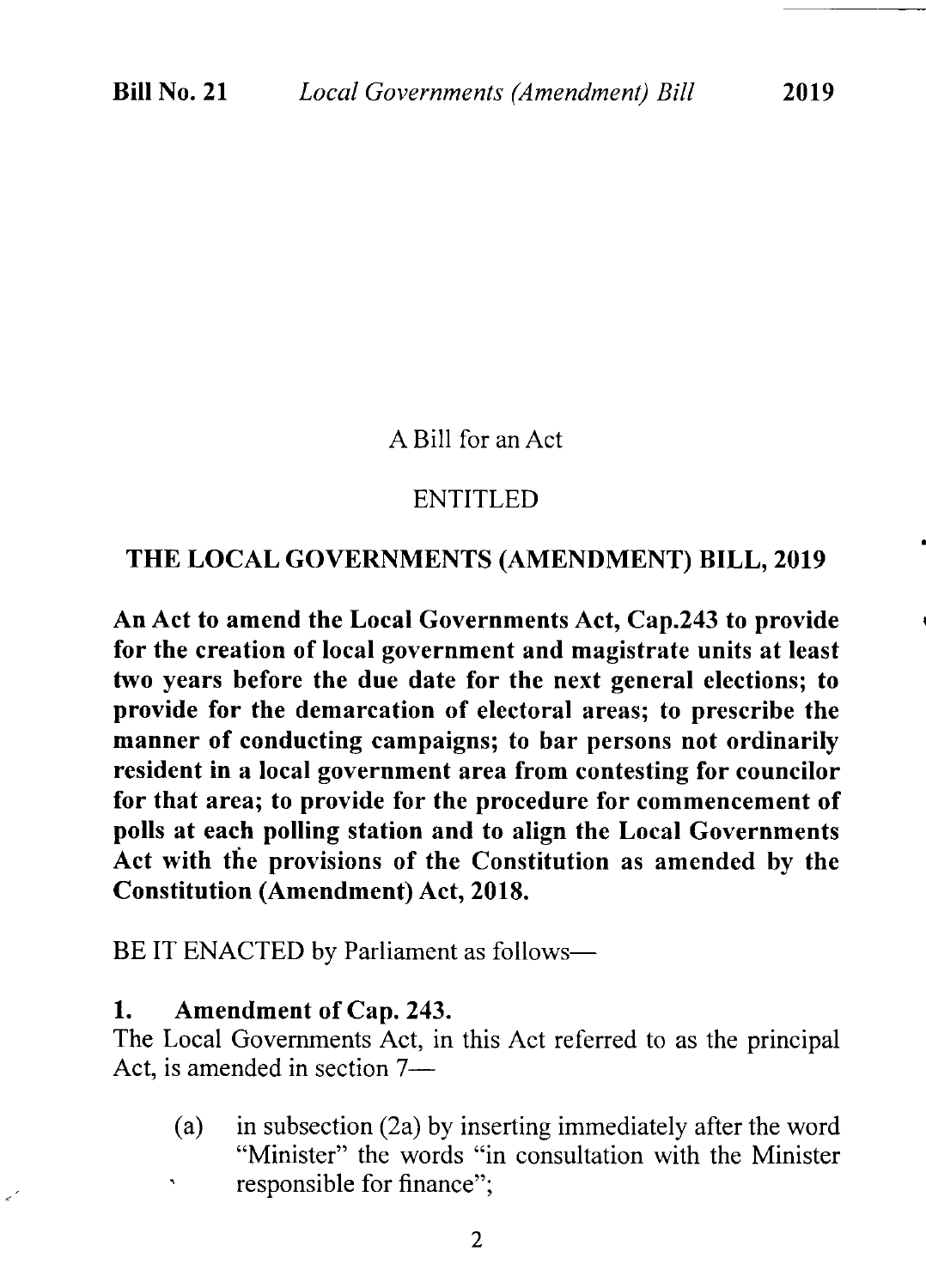#### Bill No. 21 Local Governments (Amendment) Bill <sup>2019</sup>

- (b) in subsection (3A), by inserting immediately after the word "Minister" the words "in consultation with the Minister responsible for finance",
- (c) by substituting for subsection (4) the following-

"(4) A district may, with the approval of the Minister after consultation with the Minister responsible for finance, within its area of jurisdiction, at the request of or in consultation with the relevant municipal council, alter the boundaries of or create a new municipal division council.";

(d) by substituting for subsection (5) the following-

"(5) A district council may, with the approval of the Minister after consultation with the Minister responsible for finance, within its area of jurisdiction at the request of or in consultation with the relevant subcounty councils, alter the boundaries of or create a new subcounty.";

(e) by substituting for subsection  $(6)$  the following-

"(6) A subcounty or city division council may, within its area of jurisdiction, with the approval of the district or city council and at the request of or in consultation with the relevant parishes or wards, and with the approval of the Minister after consultation with the Minister responsible for finance, alter the boundaries of or create a new parish or ward."; and

- (f) by substituting for subsection  $(9A)$  the following-
	- "(9a) Notwithstanding anything in this section, the Electoral Commission shall not hold elections, in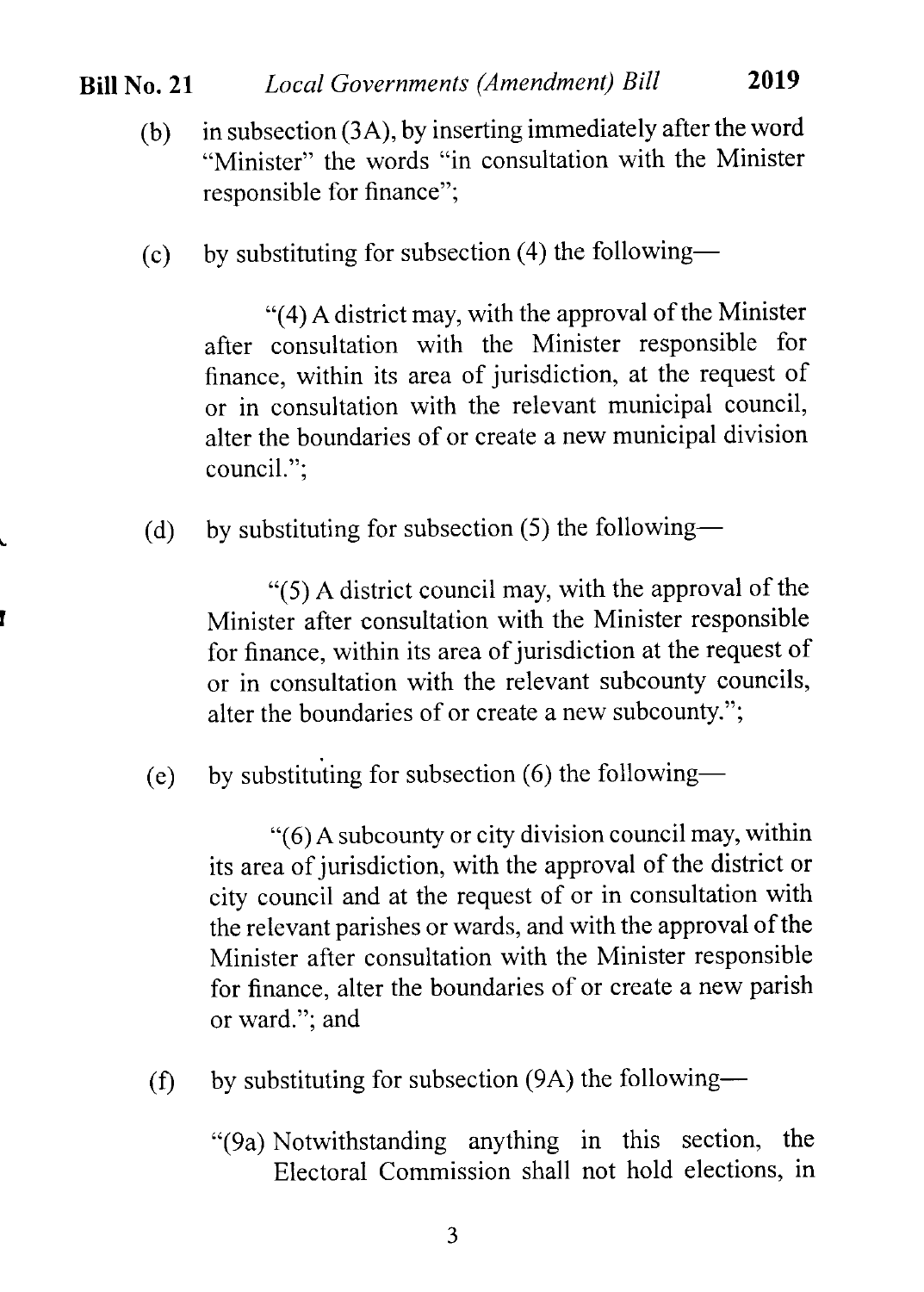### Bill No. 21 Local Governments (Amendment) Bill 2019

a local government or administrative unit created after the general elections, until the next general elections."

#### 2. Amendment of sectionl0 of principal Act.

The principal Act is amended in section 10(1) by substituting for paragraph (e) the following-

"(e) women councillors forming one-third of the council, such that the councillors elected under paragraphs (b), (c), (d), (f) and (fa) shall form two-thirds of the council;".

#### 3. Amendment of sectionl2 of principal Act.

The principal Act is amended in section 12 by repealing subsection (2) (b).

#### 4. Amendment of section 23 of principal Act.

Section 23 of the principal Act is amended by inserting immediately after subsection (6) the following subsection---

"(6a) The women councillors forming one-third of the council referred to in subsections  $(1)$ ,  $(2)$ ,  $(3)$ ,  $(4)$  and  $(5)$  shall include the councillors representing older persons."

#### 5. Amendment of section 108 of principal Act.

Section 108 of the principal Act is amended—

(a) by substituting for subsection  $(1)$  the following-

"(1) Subject to article 181 of the Constitution, the commission shall demarcate local government electoral areas in such a manner that the number of inhabitants in the electoral area is approximately—

(a) one hundred thousand in the case of a city;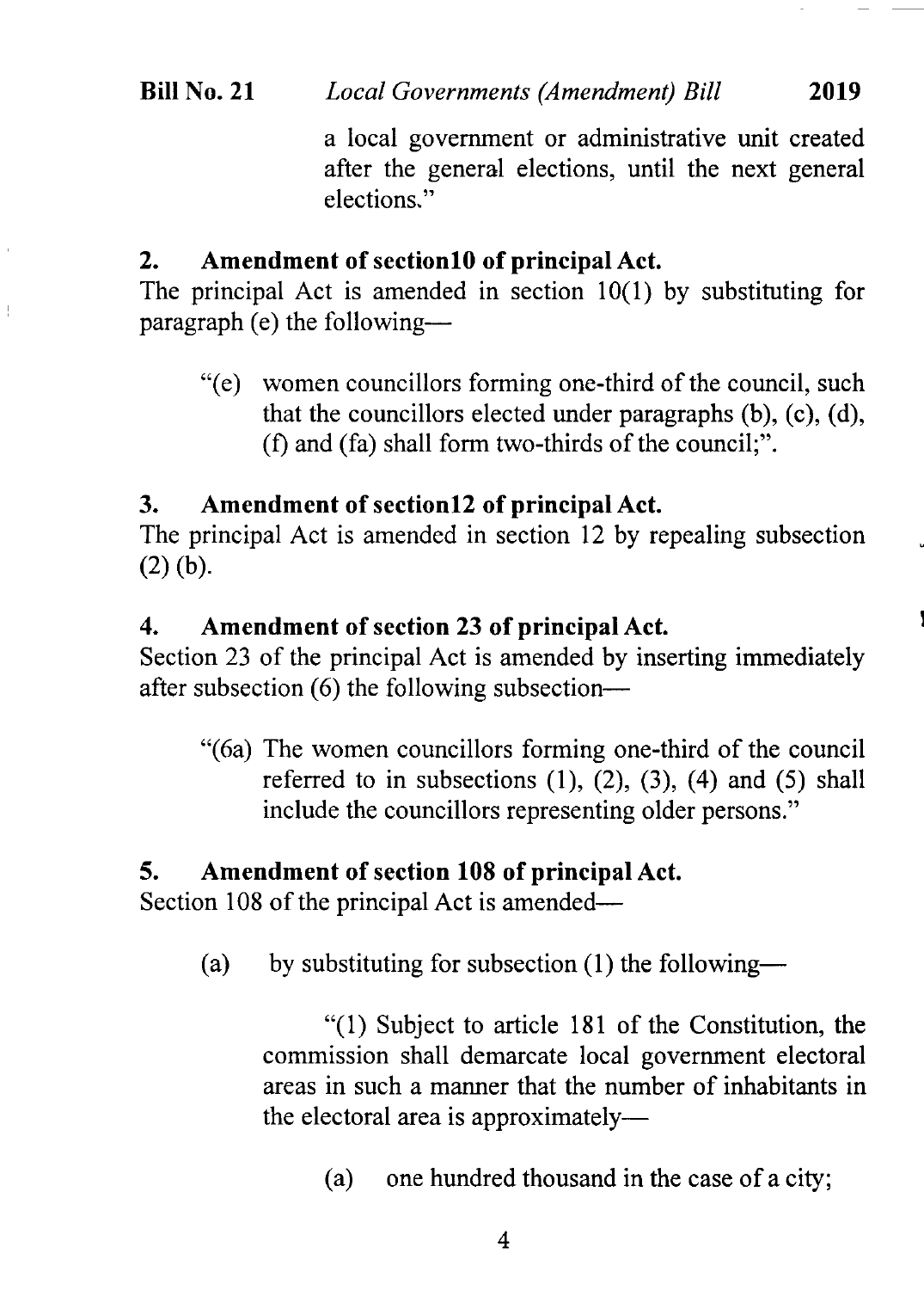- (b) thirty thousand in the case of a district;
- (c) fifteen thousand in the case of a municipality or city division;
- (d) seven thousand in the case of a municipal division or town; and
- (e) twelve thousand in the case of a subcounty."

#### 6. Amendment of sectionlll of principal Act.

Section 111 of the principal Act is amended—

(a) by substituting for subsection  $(3)(b)$  the following--

"(b) is ordinarily resident in that district or city;

- (b) by repealing subsection  $(3)$  (c);
- (c) by substituting for subsection  $(4)(b)$  the following-
	- "(b) is ordinarily resident in the municipality, town, division, or subcounty;
- (d) by repealing subsection  $(4)$  (c).

#### 7. Amendment of section 116 of principal Act.

Section 116 of the principal Act is amended—

- (a) in subsection (2) by inserting immediately after paragraph  $(e)$  the following---
	- "(f) is not ordinarily resident in that local government area."; and
- (b) by inserting immediately after subsection (5) the following-
	- "(5a) Subsection (5) does not apply to persons representing workers."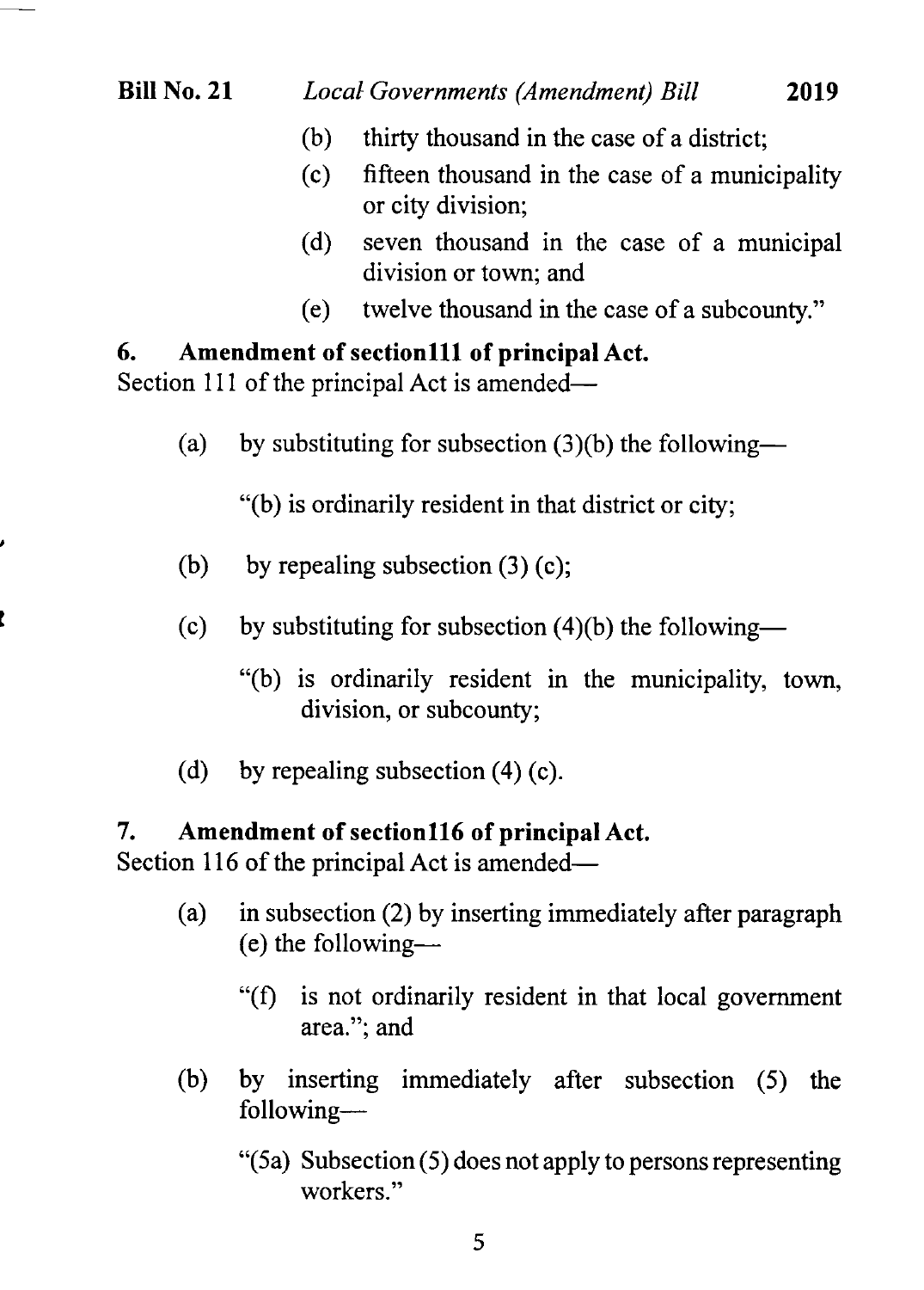### 8. Insertion of new sections 119B, 119C and 119D in principal Act.

The principal Act is amended by inserting immediately after section  $119A$  the following-

## "1198 Eligibility to stand as independent candidate.

(1) A person is eligible to stand for election as an independent if that person is not a member of a registered political party or organisation-

- (a) having ceased to be a member of a political party or organisation twelve months before nomination day; or
- (b) having never been registered as a member of <sup>a</sup> political party or organisation.

(2) An independent candidate shall be taken to have ceased to be a member of a political party or organisation under subsection (1) (a), if that person has complied with the constitution, rules and regulations of the political party or organisation to which he or she belonged, that relate to cessation of membership of that political party or organisation and was properly discharged by the political party or organisation.

### 119C. Funding for elections.

(l) A candidate or candidate's agent shall declare to the commission, within fourteen days after the date of nomination, the source of funds for flnancing his or her election.

 $(2)$  A candidate or a candidate's agent shall not—

(a) obtain, solicit or receive any financial or other assistance from any foreign Government, institution, body or person which or who has demonstrated an intention to overthrow the lawfully established Government of Uganda, or to endanger the security of Uganda;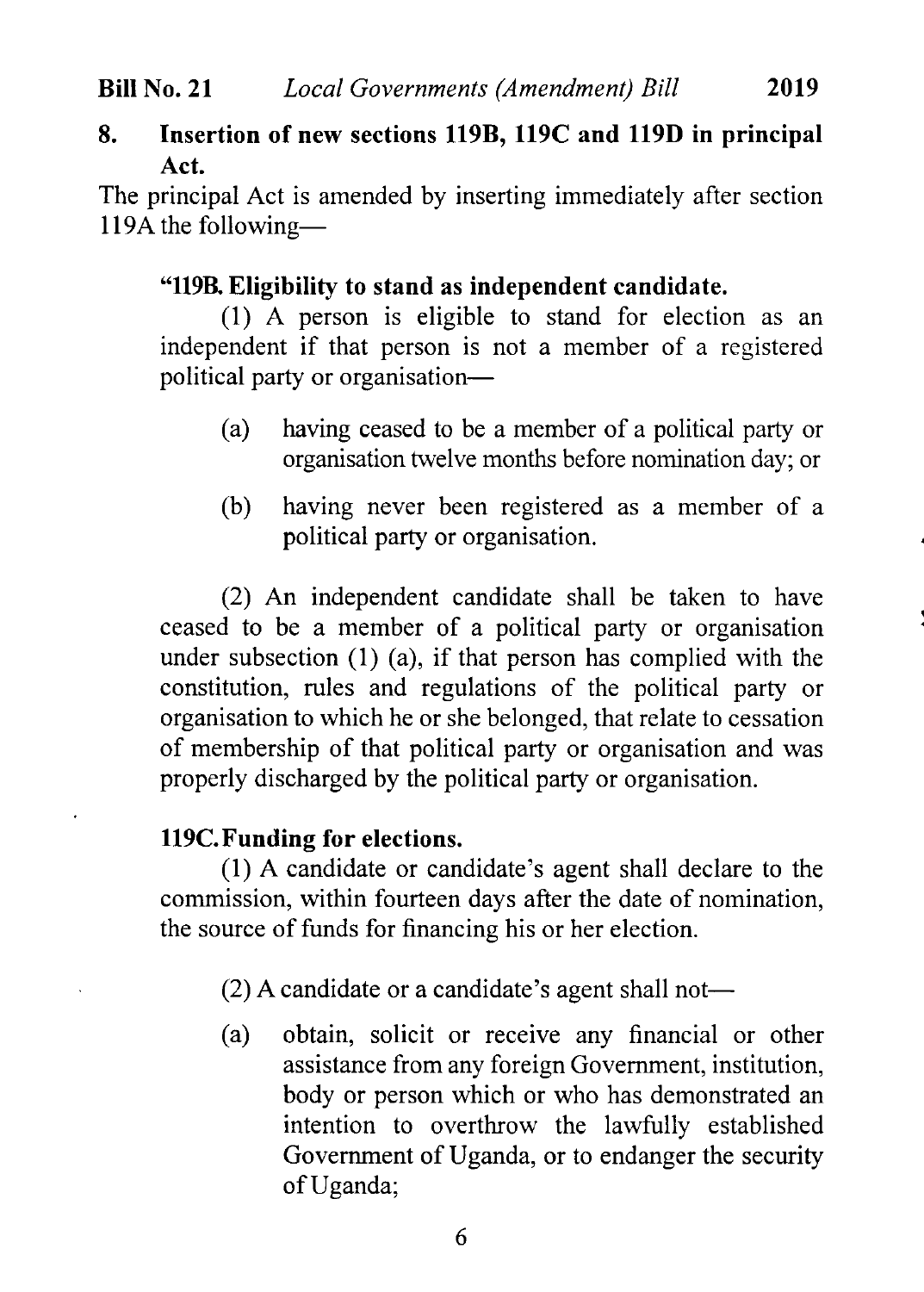### Bill No. 21 Local Governments (Amendment) Bill 2019

- (b) obtain, solicit or receive any financial or other assistance from an organisation which has been declared a terrorist organisation under the Anti-Terrorism Act,2002; or
- (c) employ for the purposes of his or her campaign. any financial or other assistance from any Government, institution, body or person described in paragraph (a) or from an organisation referred to in paragraph (b).

(3) A candidate or candidate's agent who contravenes this section, commits an offence and is liable, on conviction, to a fine not exceeding one hundred and twenty currency points or imprisonment not exceeding five years or both.

(4) Without prejudice to any other penalty imposed by the court under this Act, any money or other assistance obtained by a candidate contrary to this section shall be forfeited to the State by order of the court convicting a person under subsection (3)."

### 119D. Allocation of symbols and colours.

(l) Where a candidate is sponsored by a registered political party or organisation, the Electoral Commission shall, after nomination, allocate to the candidate, the symbol of his or her political party or organisation.

(2) The Electoral Commission shall allocate to an independent candidate a symbol and colour chosen by the candidate from among colours and symbols approved by the Electoral Commission for the purposes of the election.

(3) A person shall not be allocated a symbol or colour which has tribal or religious affiliation or any other sectarian connotation."

7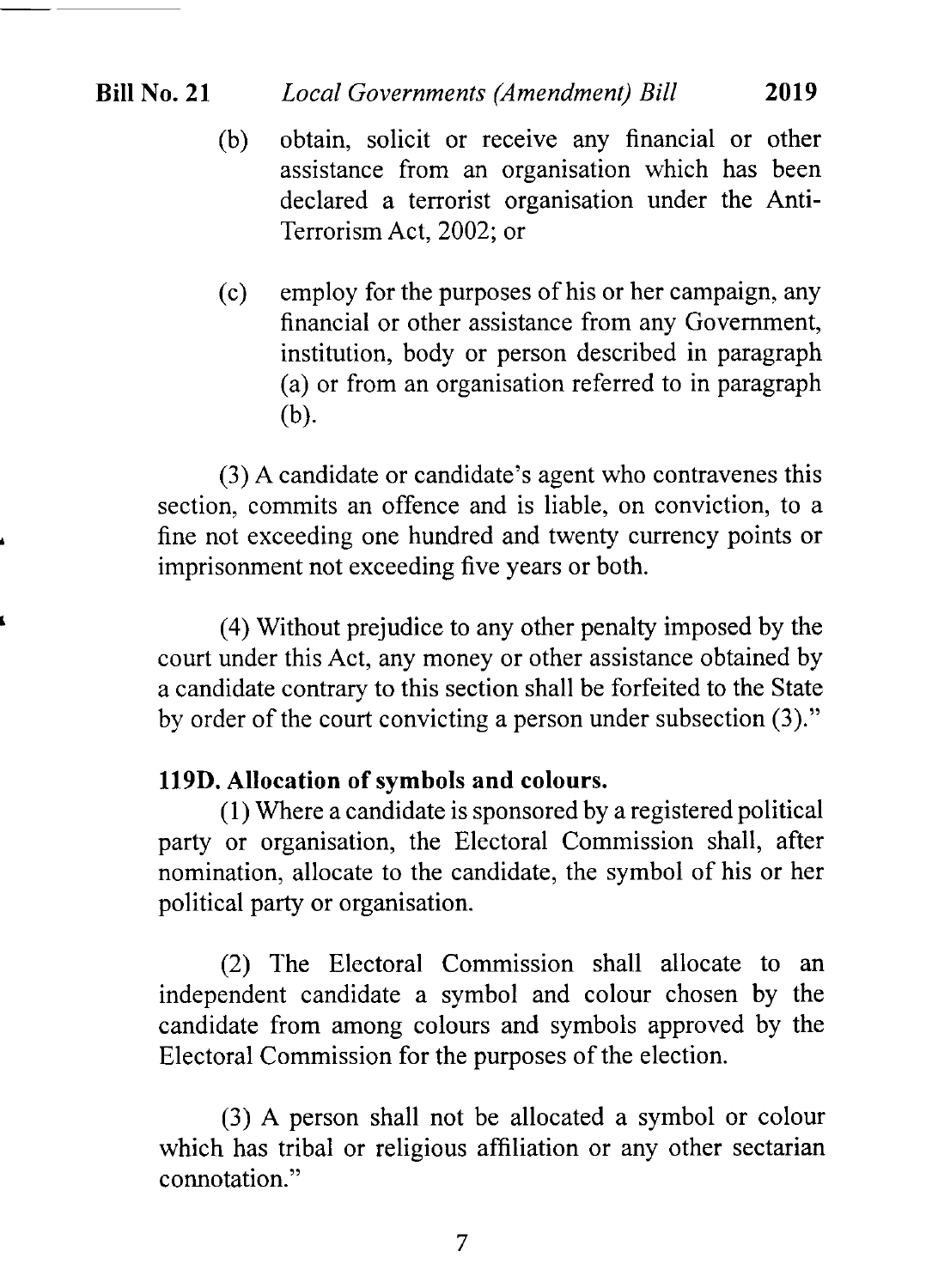### 9. Amendment of section 122 of principal Act.

The principal Act is amended by substituting for section 122 the following-

### " 122. Candidates meetings.

(1) A candidate may hold individual public campaign meetings in any part of the local govemment electoral area for which the candidate seeks an election, between seven o'clock in the forenoon and six o'clock in the afternoon.

(2) Every candidate shall give a copy of his or her campaign programme to the returning officer and the returning officer shall ensure that carnpaign meetings by different candidates do not coincide.

 $(3)$  The returning officer shall forward a copy of every campaign programme submitted under subsection (2) to the Electoral Commission.

(4) The returning officer may, after consultation with all the candidates, organise one or more joint candidates' campaign meetings for those candidates who consent to hold such <sup>a</sup> meeting.

(5) Acandidate or a candidate's agent authorised in writing by the candidate to do so, may hold a consultative meeting with the candidate's campaign agents for the purposes of planning and organising the candidate's election campaign.

(6) A candidate shall not hold any public campaign meeting under subsection (1) except in accordance with the programme submitted by the candidate to the returning officer under subsection (2).

(7) A candidate's agent may conduct campaign meetings on behalf of the candidate and otherwise conduct any campaign which the candidate is allowed to hold under this Act.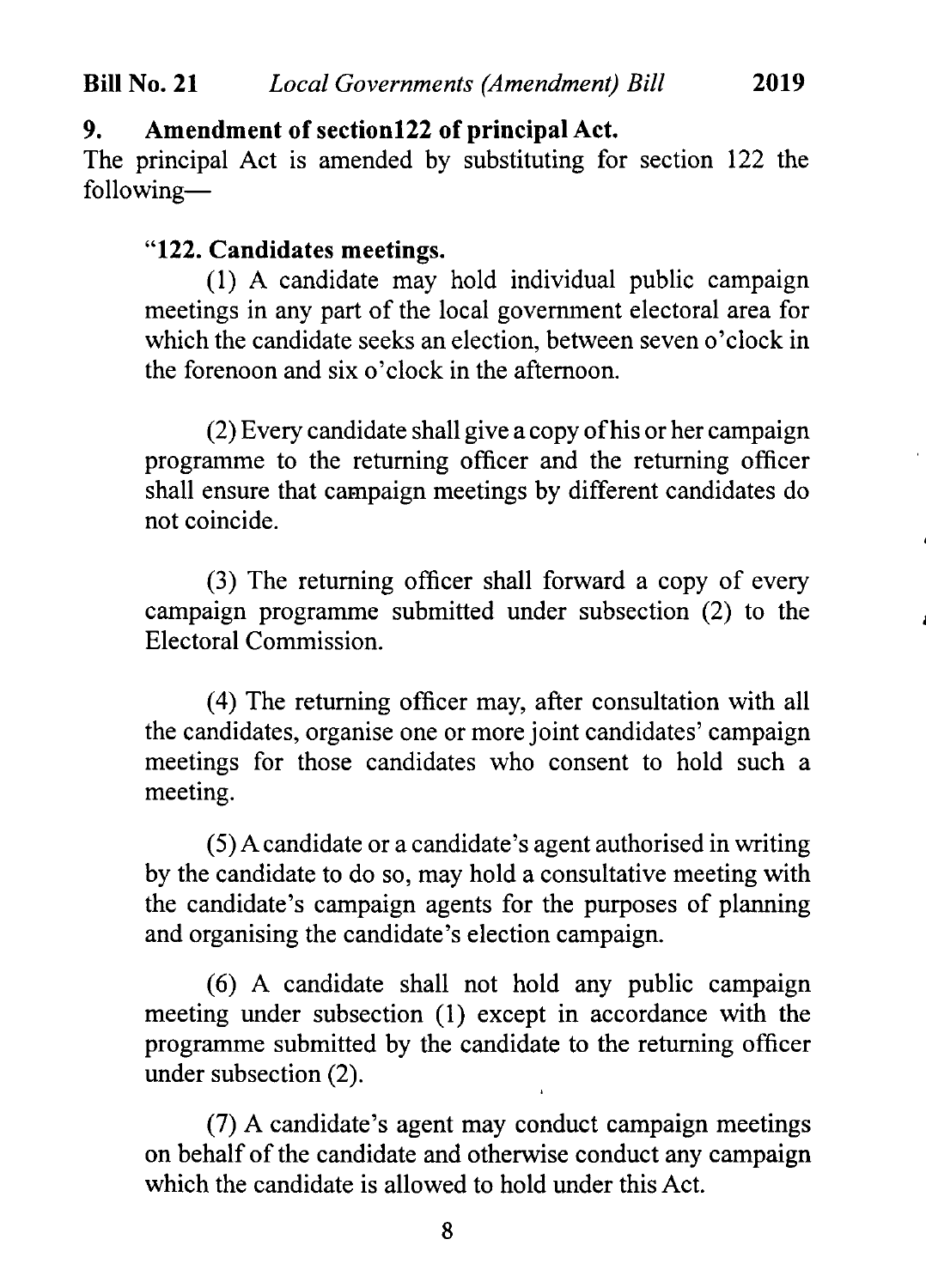#### Bill No. 21 Local Governments (Amendment) Bill 2019

(S) A person who'contravenes this section commits an offence and is liable, on conviction, to a fine not exceeding forty eight currency points or imprisonment not exceeding two years or both."

#### 10. Repeal of section 127 of principal Act.

Section 127 of the principal Act is repealed.

#### 11. Amendment of section 128 of principal Act.

Section 128 of the principal Act is amended-

(a) by substituting for subsection  $(8)$ , the following-

"(8) The presiding officer at each polling station shall, at the commencement of the poll, in the presence of at least five voters registered to vote at the polling station, open the first ballot box, turn it upside down with the open top facing down to ensure to the satisfaction of the voters present, that the ballot box is devoid of any contents and shall thereafter place the ballot box on the table in accordance with subsection (5)(d); and where more than one ballot box is used after the first is filled, the same procedure shall be followed in the full view of everyone present, prior to the placing on the table, of any additional ballot box."; and

(b) by inserting immediately after subsection (8) the following- $\sim 100$ 

(8a) A person who contravenes this section commits an offence and is liable, on conviction, to a fine not exceeding twenty-four currency points or imprisonment not exceeding one year or both."

 $\overline{\phantom{a}}$ 

#### 12. Amendment of Part XII of principal Act.

The principal Act is amended—